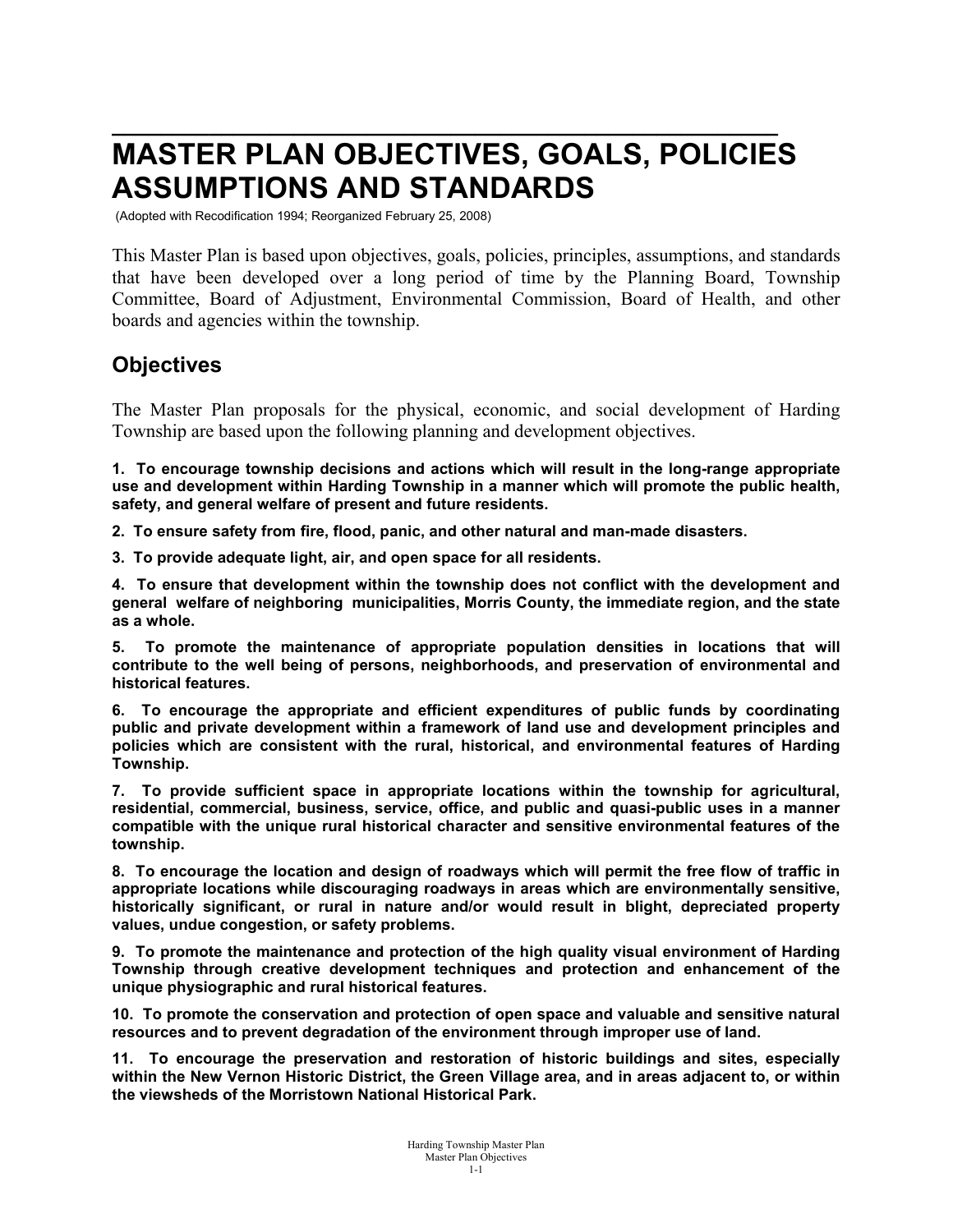**12. To encourage energy efficient site designs and provisions for passive and active energy resources including solar, wind, and recycled heat.**

# **Goals and Policies**

The Master Plan has been developed on the basis of goals and policies which were enunciated in part in the Master Plan adopted in 1972 and amended in 1978, and on policies reflected in land use and development regulations adopted by the Township Committee and other boards and agencies and on current, environmental, historical and planning data.

#### **GOAL 1 - PROTECTION AND ENHANCEMENT OF THE MORRISTOWN NATIONAL HISTORICAL PARK AND THE GREAT SWAMP NATIONAL WILDLIFE REFUGE.**

**POLICY** - Harding Township recognizes that it has a unique responsibility of adopting and implementing land use and development regulations which will ensure the protection and enhancement of these two treasured regional and national historical and environmental resources in conjunction with other planning and development regulatory agencies at the county, regional, state, and federal levels. Harding Township has the direct responsibility of planning and implementing land use and development regulations that are compatible with the nature and concept of both areas. The township has established and will continue a policy of permitting only low density rural development to be constructed within the watershed of the Great Swamp, in order to protect surface and subsurface water quality which is critical to the viability of the Great Swamp ecosystem. The township will continue to work with the US Fish and Wildlife Service to develop land use policies and regulations to protect the environment of the watershed surrounding the Great Swamp National Wildlife Refuge, particularly surface and subsurface water quality. The township supports the US Fish and Wildlife Service decision to include the entire watershed of the Great Swamp in the Refuge Master Plan.

#### **GOAL 2 - PROTECTION AND MAINTENANCE OF THE QUALITY AND QUANTITY OF SURFACE AND SUBSURFACE WATERS, INCLUDING STORMWATER MANAGEMENT AND WETLANDS PRESERVATION.**

**POLICY** - Harding Township recognizes that due to its geographic location and topographic features, it has a unique responsibility in protecting the quality and quality of surface and subsurface waters. At the immediate headwaters of the Great Swamp and as a major contributing area of the Passaic River System and the Buried Valley Aquifer, Harding Township bears a significant regional responsibility to regulate land uses: 1) to prevent point and nonpoint surface runoff into the Great Swamp; 2 ) to protect the aquifer recharge capabilities of the township land area through careful regulation of onsite septic disposal systems and wells to prevent ground and surface water pollution and/or depletion of groundwater supplies; and 3) to preserve wetland areas to maintain the wetlands ability to aid flood and stormwater control and ground water recharge and to enhance water quality and provide fish and wildlife habitat.

## **GOAL 3 - PROTECTION OF RURAL DEVELOPMENT PATTERN AND DENSITY.**

**POLICY** - Harding Township has retained many of the characteristics of a pre-Revolutionary rural, agricultural community and has been cited by contemporary historians as a primary example of a preserved 18th or early 19th century country-scape, a unique spatial relationship within the New York and northern New Jersey metropolitan area. Harding is noted for its historical and spatial continuity of agricultural uses, small village centers, roadways, low density residential structures,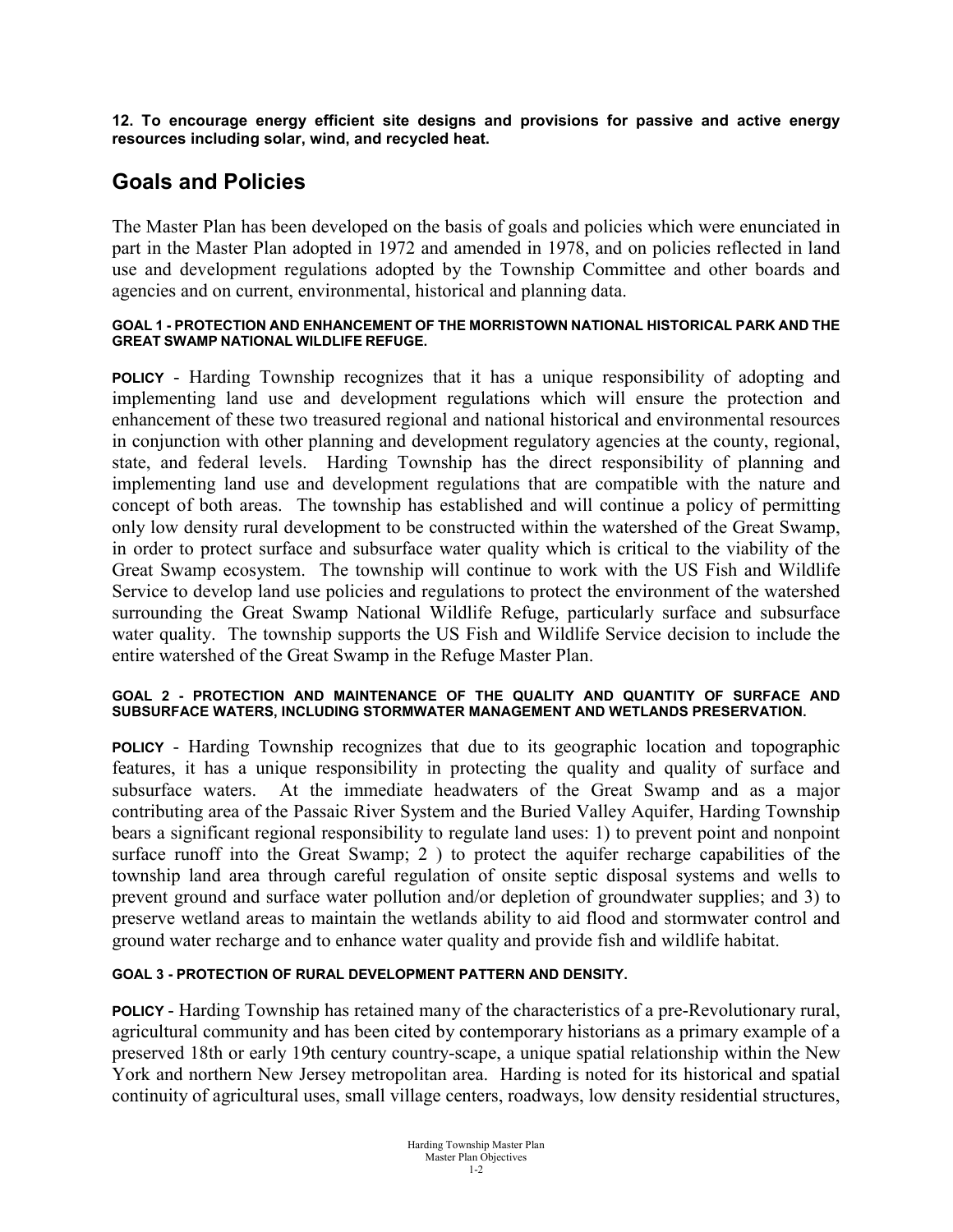early American architectural style, open spaces and developmental scale. Since the early 1920's, Harding Township and New Jersey residents have recognized that the township has a unique rural historic quality which has become a regional and state-wide resource which should be protected and preserved. The Master Plan continues the historical rural development pattern to protect and enhance the early American historical setting and pattern of development, while also accomplishing the preservation and protection of sensitive environmental features which are integral to the protection of the Great Swamp and the Morristown National Historical Park.

### **GOAL 4 - MAINTENANCE OF HIGHEST STANDARDS OF ENVIRONMENTAL PLANNING.**

**POLICY** - Because of the constant threat to the township's natural environment through the continuation of development, the township shall insist on the highest standards of environmental planning to protect its residents and the ecological features which comprise the township's physical setting. The Planning Board and Board of Adjustment shall, in review of any proposal for development, encourage and require minimal disturbance of the natural landscape. In certain circumstances, these Boards may suggest the elimination of otherwise required facilities, e.g. curbs, or request the provision of separate vehicular and pedestrian ways, the incorporation of open space and preservation of special features or other elements to create greater compatibility between the man-made and natural environment. Adherence to the Soil Erosion and Sedimentation Control Ordinance shall be maintained in the review of all applicable developments.

#### **GOAL 5 - REVIEW AND COORDINATION OF HARDING TOWNSHIP MASTER PLAN AND DEVELOPMENT REGULATIONS WITH FEDERAL, STATE, REGIONAL, COUNTY, AND ADJACENT MUNICIPAL PLANS AND DEVELOPMENT REGULATIONS.**

**POLICY** - Consistent with a policy adopted in 1972 and with the statutory mandate of the Municipal Land Use Law, Harding Township will continue to: 1) evaluate federal, state, regional, county, and adjacent municipal planning and land development regulatory programs to ensure suitability of permitted land uses and development densities; 2) review municipal and area utilities, services and development programs and impacts; and, 3) establish, maintain and enforce land development and environmental regulations to protect ground and surface waters, soils, historical features, agricultural areas, open space, air quality, aesthetic views and flora and fauna ecosystems which are integral to the preservation of the Morristown National Historical Park, the Great Swamp, and the rural historic character of Harding Township.

#### **GOAL 6 - MINIMIZATION OF COMMERCIAL DEVELOPMENT.**

**POLICY** - Previous strip business development along Route 202 has, in part, been responsible for congestion of the highway because of a lack of past development controls. The continuing importance of Route 202 as the dominant local traffic artery within the township will be greatly impaired unless greater development control is exercised and business activities are limited to specified areas. Needless traffic congestion, plus the recognition that the majority of all resident shopping has taken place, and will continue to take place outside of the township, indicates the lack of need for additional commercial space to serve township residents. As a result of this traffic congestion, a1980 Abbington-Ney Traffic Engineering Investigation concluded that, based upon actual traffic counts, there is no excess vehicle capacity along Route 202 in Harding Township. This conclusion is consistent with NJDOT's 1977 Annual Report of Traffic Data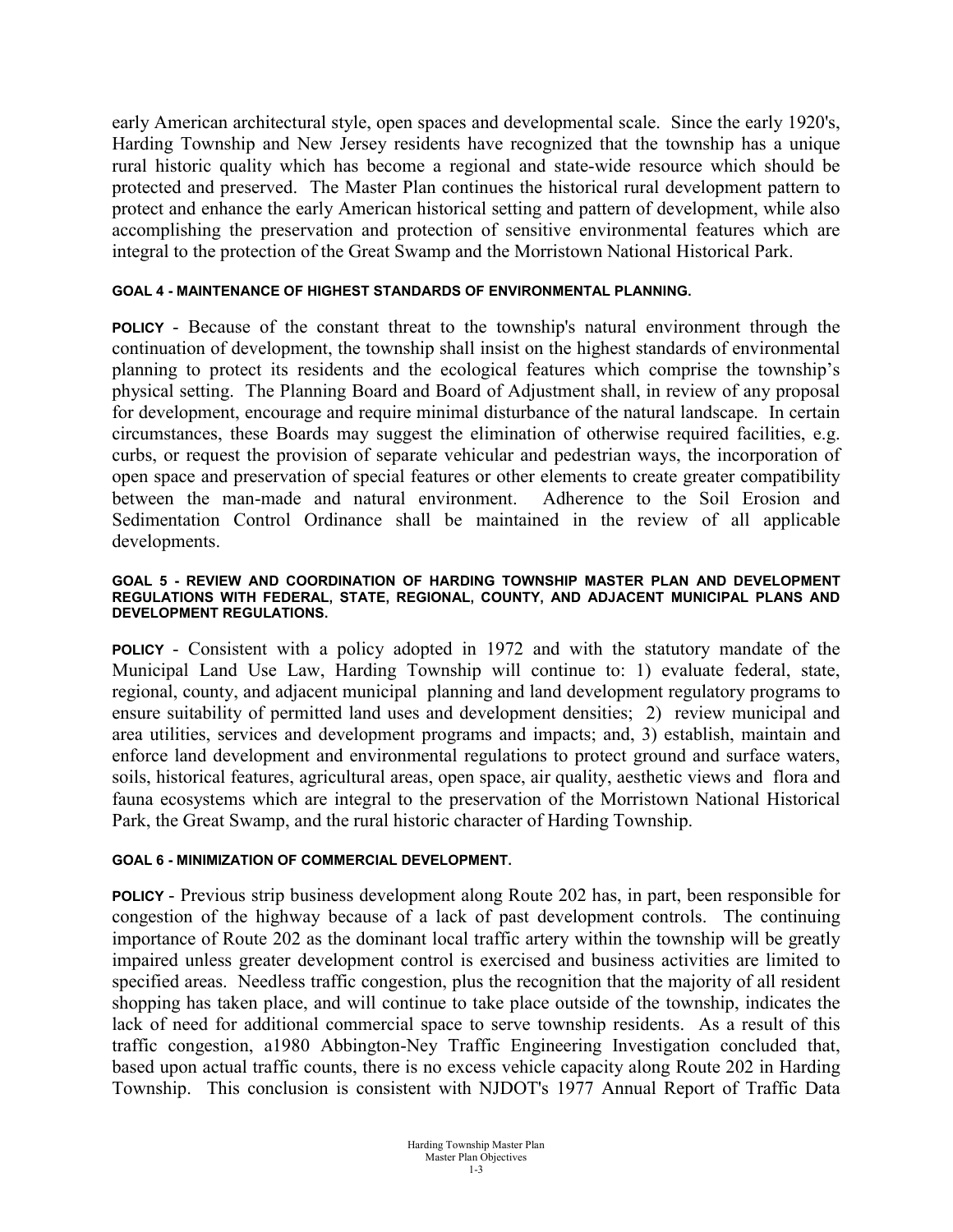which stated that the traffic volume for Route 202 north of Glen Alpin Road then exceeded design capacity. Accordingly, while it may not be feasible to prevent all new development along Route 202, any additional facilities on the limited available land, should be permitted only within a framework of strict site design controls. Moreover, any new facilities should be carefully controlled from the standpoint of purpose, function, and appearance to blend compatible with the surrounding area and needs of the community.

The unnecessary removal and/or mishandling of the natural landscape cover is abhorrent to the residents of Harding Township because of the physical and visual deterioration it causes. Proposed treatment of all land proposed for development including landscaping, final grading and paving, will be major points in determining each petition for commercial development, in order to assure enhancement of the natural environment and minimal visual intrusion upon the landscape.

# **GOAL 7 - MAINTENANCE OF MINIMAL OFFICE BUILDING DEVELOPMENT AREAS.**

**POLICY** - Consistent with a goal and supporting policies contained in the 1972 Master Plan as amended in 1978, the Master Plan recognizes that Harding Township has only one small area which is geographically and environmentally suitable for development of office building use. These lands, east of Route 202 were developed in the late 1970's and early 1980's. The OB Office Building Zone District is fully developed with office buildings. The Master Plan recognizes existing and approved uses, but does not provide for any expansion of such uses. Location of such uses in other areas of Harding uses with the historical, environmental, aesthetic and rural spatial development pattern and the lack of municipal utilities and services and roadway capabilities.

# **GOAL 8 - MAINTENANCE OF ON-SITE SANITARY WASTE DISPOSAL.**

**POLICY** - Harding Township recognized and stated in the 1972 Master Plan that it would not be economically or logically feasible to install a sanitary sewer system to serve the low density and rural residential areas of the township. Subsequently, federal, state, and regional environmental, planning and health agencies have established policies discouraging the extension of sanitary sewer lines in low density areas designated within Planning Area 5 by the State Planning Commission. Harding Township continues to recognize that reliance will be placed upon onsite waste disposal and that due to geologic, topographic, and soil conditions and current state and federal water quality and health standards, low-density, large-lot development will be continued. This policy is also intended to reinforce the rural development pattern of the township and preservation of surface and subsurface water quality to prevent pollution of the Great Swamp and protect the Buried Valley Aquifer. This policy is consistent with Harding Township's designation within Planning Area 5, the *Environmentally Sensitive* planning area by the State Planning Commission.

## **GOAL 9 - PROTECTION AND MAINTENANCE OF POTABLE WATER SUPPLIES.**

**POLICY** - Harding Township is largely dependent upon individual wells. Due to the fact that most of the township, outside the Jockey Hollow area, is located within Triassic basalt and shale and sandstone geologic formations which have very low waterbearing capabilities, Harding Township should continue a low density pattern of development to maintain groundwater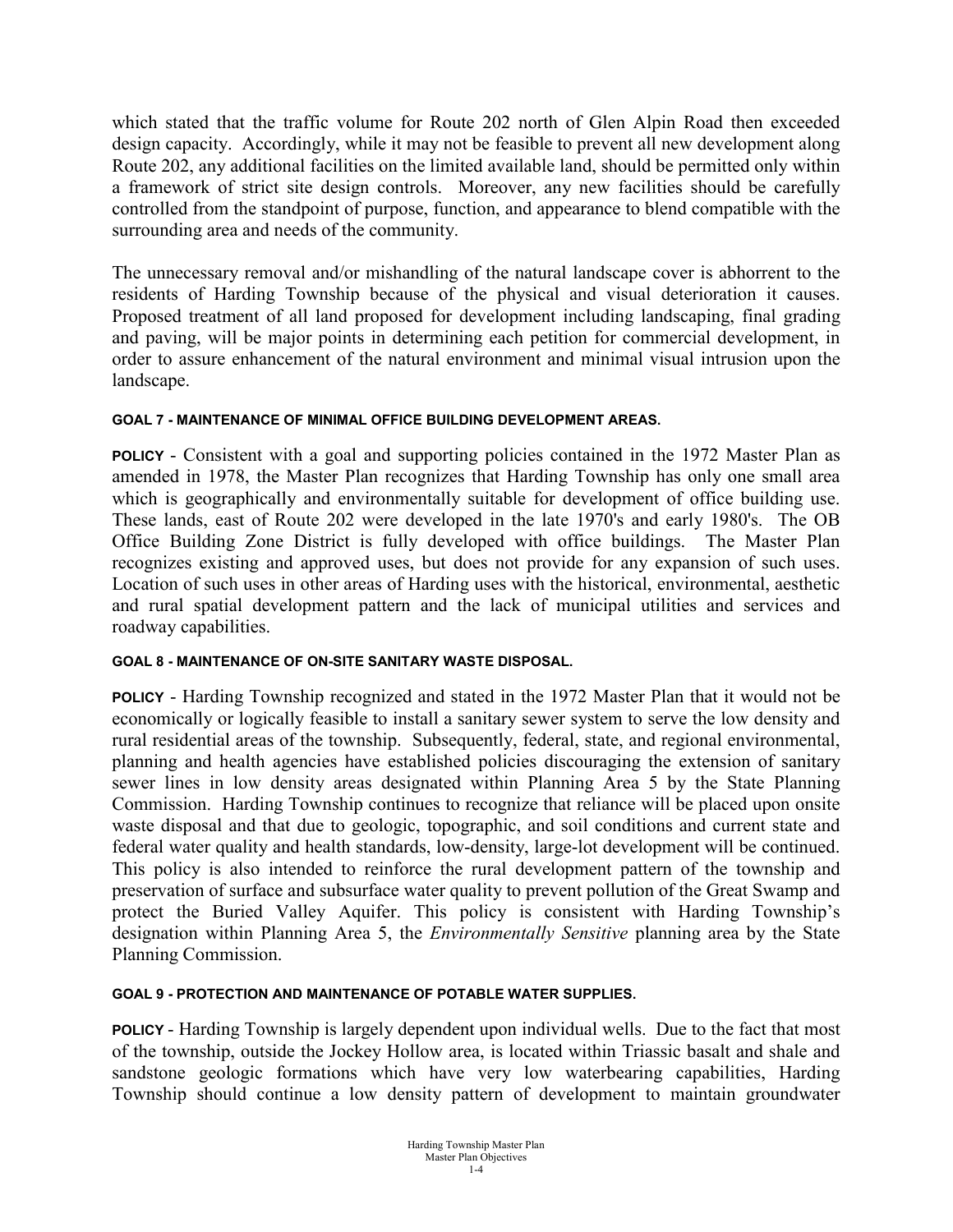quantity and quality. Areas of the township serviced by independent water companies are limited and future water line extensions would be inconsistent with state planning policies that seek to limit the expansion of infrastructure in areas designated within Planning Area 5.

## **GOAL 10 - PROTECTION OF RURAL ROADWAYS.**

**POLICY** - While Interstate 287 bisects the township, it is a limited access highway without access within the township boundaries. The fact that access to I-287 exists in other communities near Harding, permits easy north-south traversal of the township, independent of its rural roadway system which is very limited in terms of traffic capacity and linear miles. Township roads are predominantly characterized by narrow widths, two lanes, the lack of improved shoulders, and limited lateral clearance. The township plans the retention of this local roadway system, which is consistent with its rural, historic character and the planned continuation of low density residential development. Route 202 bisects Harding in the northwestern portion of the township, and is not planned to be developed for use as a major commercial thoroughfare. The careful review of site plans for any new proposed development along this road will be useful in achieving maximum safety and appropriate roadway conditions. Coordination with state and county transportation officials may help achieve these results.

#### **GOAL 11 - PROTECTION OF NATURAL RESOURCES AND ENVIRONMENTAL ASSETS THROUGH LAND USE AND DEVELOPMENT REGULATIONS.**

**POLICY** - The township residents are the benefactors of an unusually well-preserved natural environment, which can quickly be ruined by improper or too intensive land use and development management, and/or neglect. It is the intent of all township officials to prevent such influences through proper land use management and development controls. It is recognized by the residents of Harding Township that the township has a unique physical environment which cannot be preserved without extraordinary effort and even sacrifice. The township intends to prohibit intensive urbanization in order to preserve this unique heritage. It is not the intent of the township to inhibit all development, but rather to mold it, to modify it, to insist that it fit compatibly with its surroundings. The importance of municipal participation in land development processes cannot be overstated if today's environmental character is to survive. This concept is a key policy to be continually implemented with the review of each new proposal. All township boards and agencies will adhere to high standards for development review in accordance with the township zoning and land subdivision regulations, environmental impact statement requirements, site plan review requirements, flood hazard areas and wetlands protection requirements, soil erosion and sedimentation control requirements, Board of Health requirements, and other land use and development regulations and controls which may be applicable to a particular development.

# **Assumptions and Principles underlying the Master Plan**

This Master Plan is based upon the following assumptions and principles, which have been taken into account in each of its constituent elements and, most particularly, in the Land Use Plan. They are examined in more detail in the Land Use Plan because of their importance to the township's future land use planning.